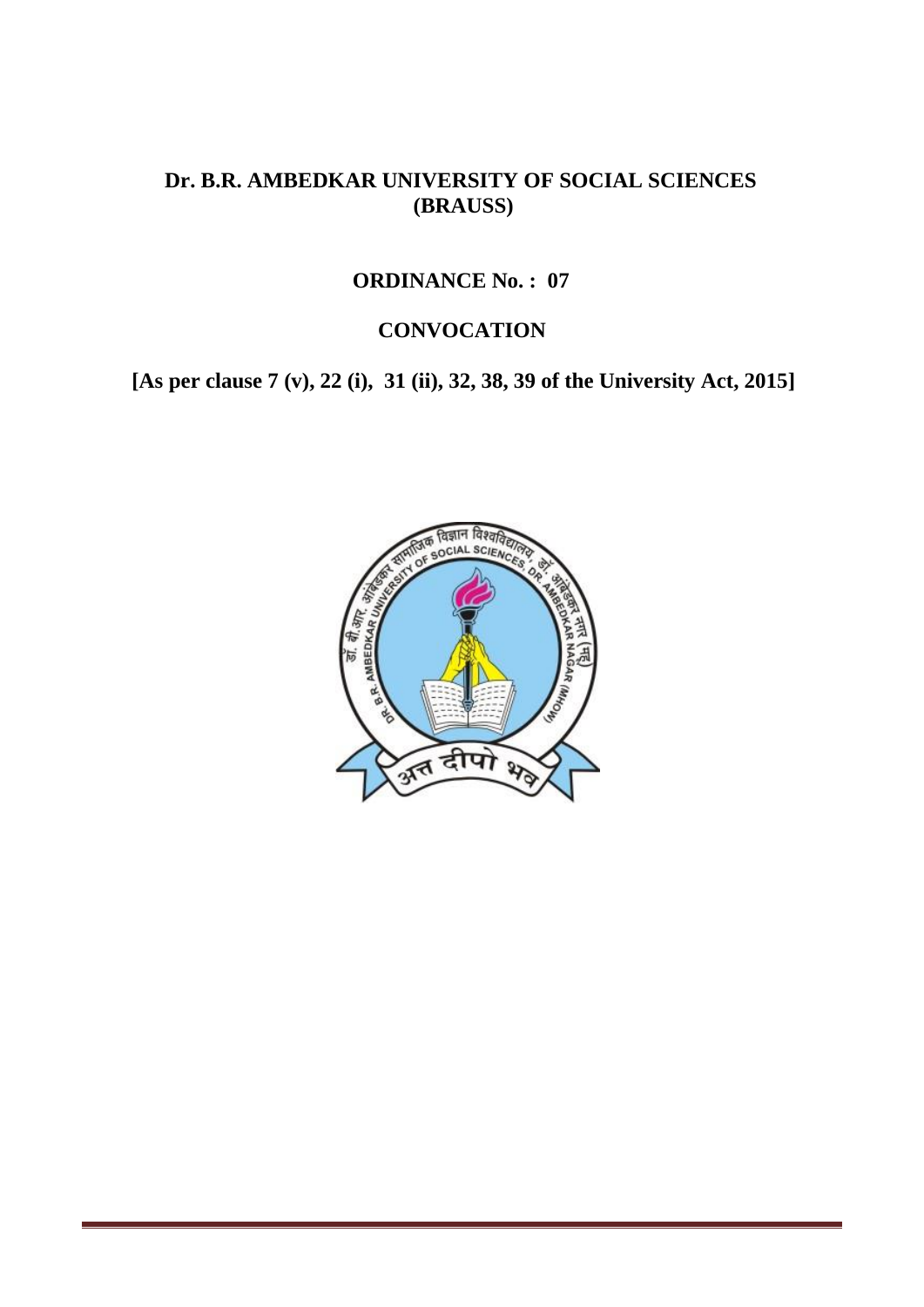## **Dr. B.R. AMBEDKAR UNIVERSITY OF SOCIAL SCIENCES (BRAUSS)**

## **ORDINANCE No. : 07 CONVOCATION**

**[As per clause 7 (v), 22 (i), 31 (ii), 32, 38, 39 of the University Act, 2016]**

| <b>SN</b>               | <b>Sections</b>                                                                         |                |  |  |  |
|-------------------------|-----------------------------------------------------------------------------------------|----------------|--|--|--|
|                         |                                                                                         | No.            |  |  |  |
| $\mathbf{1}$            | <b>Short title and commencement</b>                                                     | $\mathbf{1}$   |  |  |  |
| $\overline{2}$          | <b>Convocation Ceremony</b>                                                             | $\mathbf{1}$   |  |  |  |
| 3                       | <b>Notice</b>                                                                           | $\mathbf{1}$   |  |  |  |
| $\overline{\mathbf{4}}$ | <b>Process</b>                                                                          | $\mathbf{1}$   |  |  |  |
| 5                       | <b>Convocation-</b> Authorized<br>Signatories of<br>Degrees,<br>Diplomas, Certificates. | $\mathbf{1}$   |  |  |  |
| 6                       | <b>Colour of Gowns</b>                                                                  | $\mathbf{1}$   |  |  |  |
| $\overline{7}$          | <b>Parade Order</b>                                                                     | $\overline{2}$ |  |  |  |
| 8                       | <b>Procedure- Degree Award and Oath Ceremony</b>                                        | $\overline{3}$ |  |  |  |
| 9                       | <b>University Medals.</b>                                                               | 5              |  |  |  |
| 10                      | <b>Award of Diploma and Certificates</b>                                                | 5              |  |  |  |

# *Contents*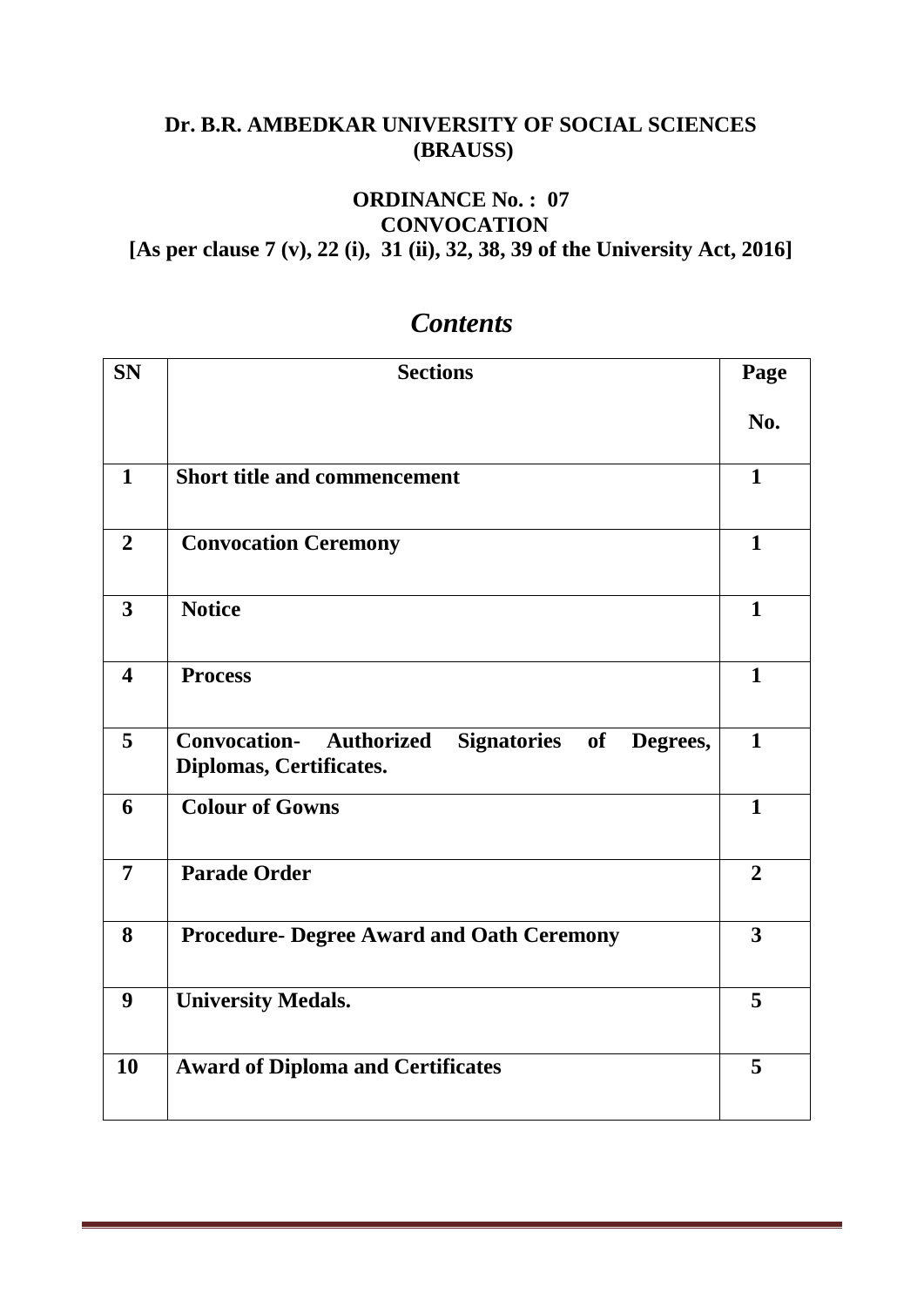#### **1. Short title and commencement –**

- 1.1 This Academic Ordinance No. 7 shall be called the " Convocation" [As per clause 7 (v), 22 (i), 31 (ii), 32, 38, 39 of the University Act, 2016]
- 1.2 It shall come into force on such date as the Executive Council of the University approve.
- **2. Convocation Ceremony: A** Convocation for the purpose of conferring Degrees and making awards shall ordinarily be held every year in the University.
- **3 Convocation-Notice:** Ordinarily not less than four weeks' notice shall be given by the Registrar for holding Convocation. This period may however, be reduced where such a course is considered expedient by the Vice Chancellor.
- **4. Convocation- Process:** The university will notify the list of students/scholars to confer the Degree in person 21 clear days before the day fixed for the Convocation. The Student/scholars have to present themself with proper academic costumes of the University to receive the degree/awards if any. The student/scholars will have to register themself at least 10 clear days before the commencement of convocation along with payment of convocation fee as may be decided by the University time to time.

Provided that the Vice Chancellor may in special cases relax the period of notice of the University and also permit the receipt of late applications for participation of student/scholars before the date of Convocation. The candidates unable to present themselves in person (Proxy shall not be allowed) at the Convocation may be conferred degrees in absentia.

- **5. Authorized Signatory:** Every degree shall bear the signature of the Vice Chancellor. The date on the degrees, whether to be awarded at the Convocation or otherwise, will be the same as the date of the University Convocation.
- **6. Convocation Gowns:** The Chancellor, Vice Chancellor, Deans of Schools, Members of the Executive Council, Academic Council, Professors, Head of Department and the Registrar shall wear the Academic Costumes of the University.

| S.No.          | <b>Respective Authorities</b>              | colours of Gowns                  |
|----------------|--------------------------------------------|-----------------------------------|
| $1-$           | Chancellor:                                | Gowns & Dreses shall be as        |
| 2              | Vice Chancellor:                           | decided by the coordination       |
| 3              | Chief Guest/Special Guest/ Guest of Honour | committee of section 34 of the    |
|                |                                            | M.P. Vishwavdyalaya Adhiniyam     |
| $\overline{4}$ | Deans of Schools:                          | 1973 and such order issued by the |
| 5              | Members of EC/AC                           | M.P.<br>State Govt Department,    |
| 6              | Professors/HoD:                            | Higher Education from time to     |
|                | Registrar:                                 | time.                             |
| 8              | Degree Awardees of :                       |                                   |
|                | School of Ambedkar Thought & Philosophy    |                                   |
|                | School of Social Sciences & Management     |                                   |
|                | School of Law & Social Justice             |                                   |
|                | School of Agriculture & Rural Dev.         |                                   |
|                | School of Education & Skill Development    |                                   |

6.1 The following shall be the colours of Gowns for respective authorities: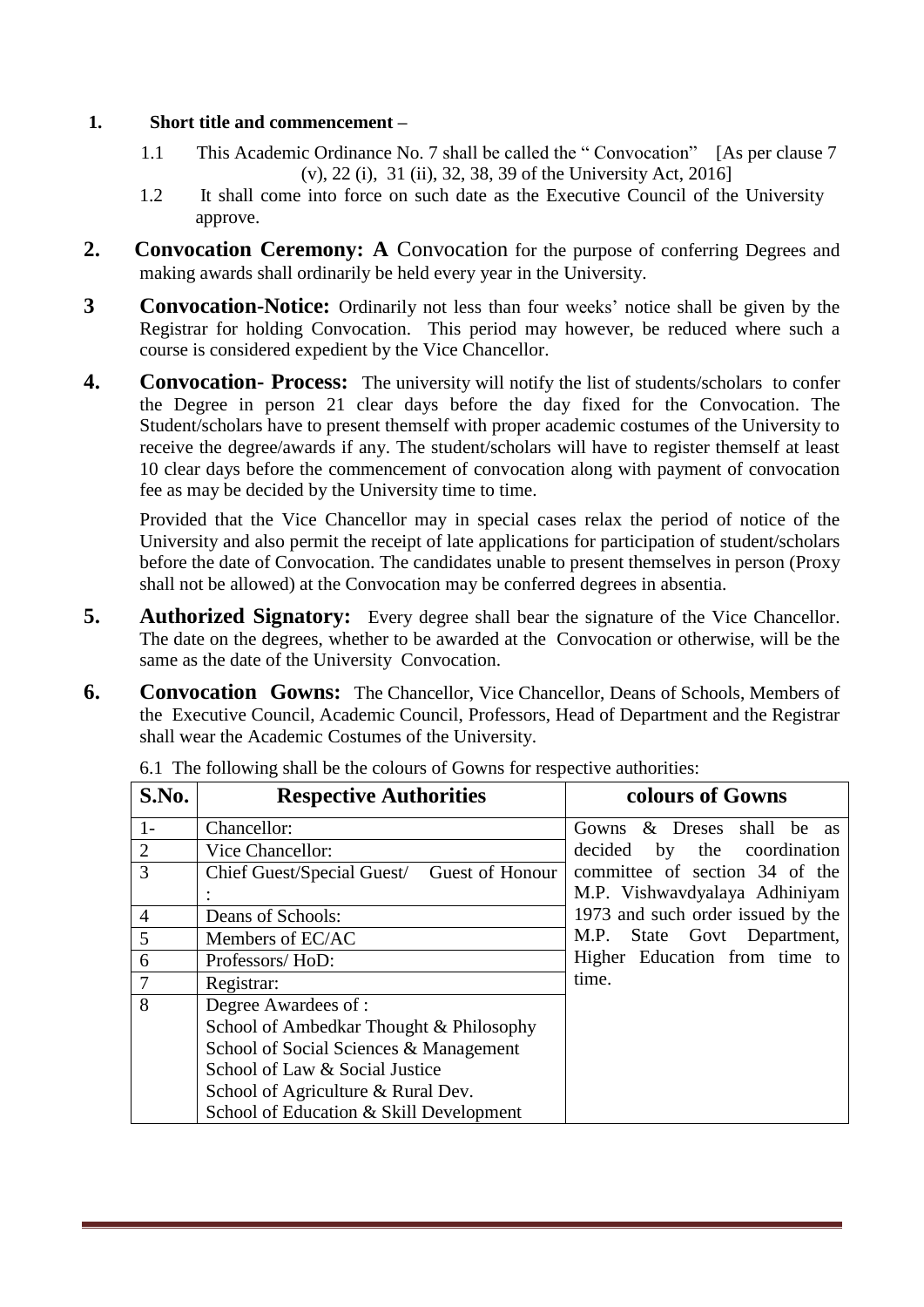- 6-2 Candidates at the Convocation shall put on the Academic Robe prescribed by the Executive Council and no candidate shall be admitted to the Convocation without Academic Consumes and Academic Robe prescribed by the University.
- **7. Convocation- Place and Parade Order:** Degrees will be distributed to the candidates attending the Convocation at the place, time and day specified by Notification as decided by the University.
	- 7.1 The Chancellor, the Vice Chancellor, the Deans of Schools, Members of the Executive Council and Academic Council, Professors, Head of Department and the Registrar shall assemble at a place notified, at the appointed hour and shall walk in procession in the following order to the Convocation place.
		- 1. The Registrar,
		- 2. Head of Departments of the University,
		- 3. Professors of the University,
		- 4. Deans & Directors of the University,
		- 5. Members of the Academic Council,
		- 6. Members of the Executive Council,
		- 7. The Vice Chancellor,
		- 8. Special Guest/ Guest of Honour,
		- 9. The Chief Guest,
		- 10. The Chancellor.
	- 7.2 The Chancellor, the Chief Guest, the Vice Chancellor, Deans of Schools, Members of the Executive Council, Members of the Academic Council, the Registrar and such other persons named by the Vice Chancellor shall take their seats on the dais or places reserved for them.
	- 7.3 The candidates present at the Convocation shall take their seats at the places reserved for them before the procession enters in the Convocation place. As the procession enters the Convocation Place, all those present shall rise and remain standing until the members of the procession have taken their respective seats.
	- 7.4 After the completion of the Convocation, the order of procession shall be the reverse of the walk-in, that is –
		- 1. The Chancellor,
		- 2. The Chief Guest,
		- 3. Special Guest/ Guest of Honour,
		- 4. The Vice Chancellor,
		- 5. Members of the Executive Council ,
		- 6. Members of the Academic Council ,
		- 7. Deans & Directors of the University,
		- 8. Professors of the University,
		- 9. Head of Departments of the University,
		- 10. The Registrar.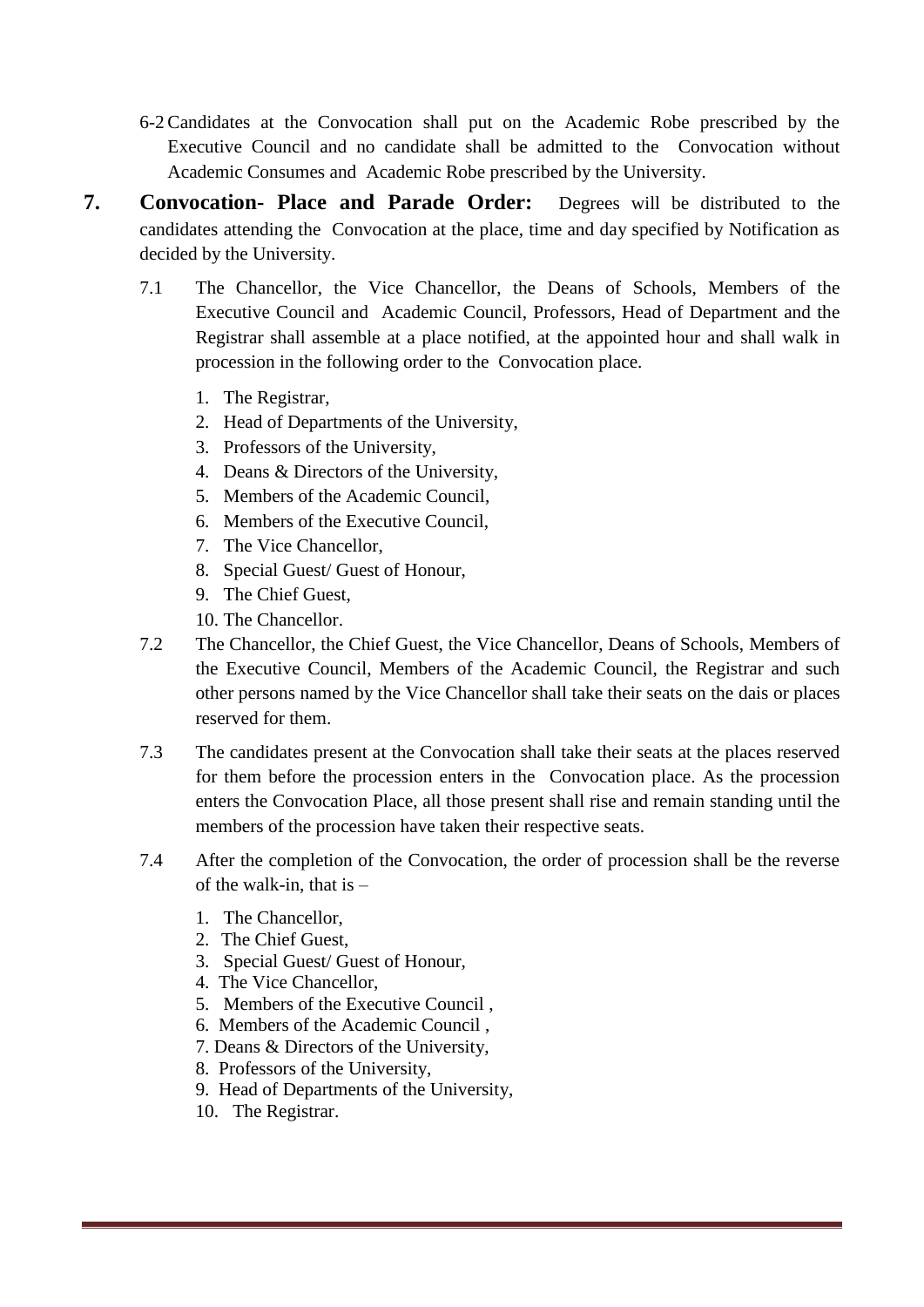**8. Convocation- Procedure, Oath and Conferment:** The Registrar shall declare the Convocation open with the permission of the Chancellor or in his absence with permission of the Vice Chancellor. On a request from the Vice Chancellor, the Chancellor and in the absence of the Chancellor, the Vice Chancellor will permit the candidates to be presented.

- 8.1. The Honorory Degree shall be awarded first and then the following shall be the order of the presentation:
	- 1. Doctor of Literature (D.Litt.)
	- 2. Doctor of Science (D.Sc.)
	- 3. Doctor of Law (LLD)
	- 4. Doctor of Philosophy (Ph.D.)
	- 5. Master of Philosophy (M. Phil.)
	- 6. Master's Degree (All Master's Degrees)
	- 7. Bachelor degree (All Graduate Degrees)
	- 8. Any other Degree/Medals
- 8.2. Degree in the following Schools:
	- 1. School of Dr. Ambedkar Thought & Philosophy
	- 2. School of Agriculture Sciences
	- 3. School of Education
	- 4. School of Law & Social Justice
	- 5. School of Management Studies
	- 6. School of Rural Development
	- 7. School of Skill Development
	- 8. School of School of Social Sciences
- 8.3. The Registrar shall invite the Deans of their respective schools, who shall present all the candidates for various degrees under the School shall admit the candidates present and also in absentia, to the Degrees concerned. The citation for the Deans of the School shall be as prescribed by the Executive Council. Recipients of the Degrees shall remain standing while the Dean and the Vice Chancellor admit the candidates to the Degree.
- 8.4. After the Degrees have been conferred, the Registrar shall declare the number of the Degrees that have been conferred on Candidates present at the Convocation and also in absentia. The name of such candidates shall be maintained in the prescribed Register duly signed by the Vice Chancellor and the Chancellor.
- 8.5. Before conferring the Degrees the Kulgeet of the University shall be sung and after convocation National Anthem shall be sung by all students, faculty and dignitaries on the Dias, in the manner as prescribed by the Chancellor/Vice Chancellor in the respect for the University and National Song.
- 8.6. उपस्थित तथा अनुपस्थित छात्र-छात्राओं की अभिस्वीकृति प्रदान करना, उपदेश एवं पतिज्ञा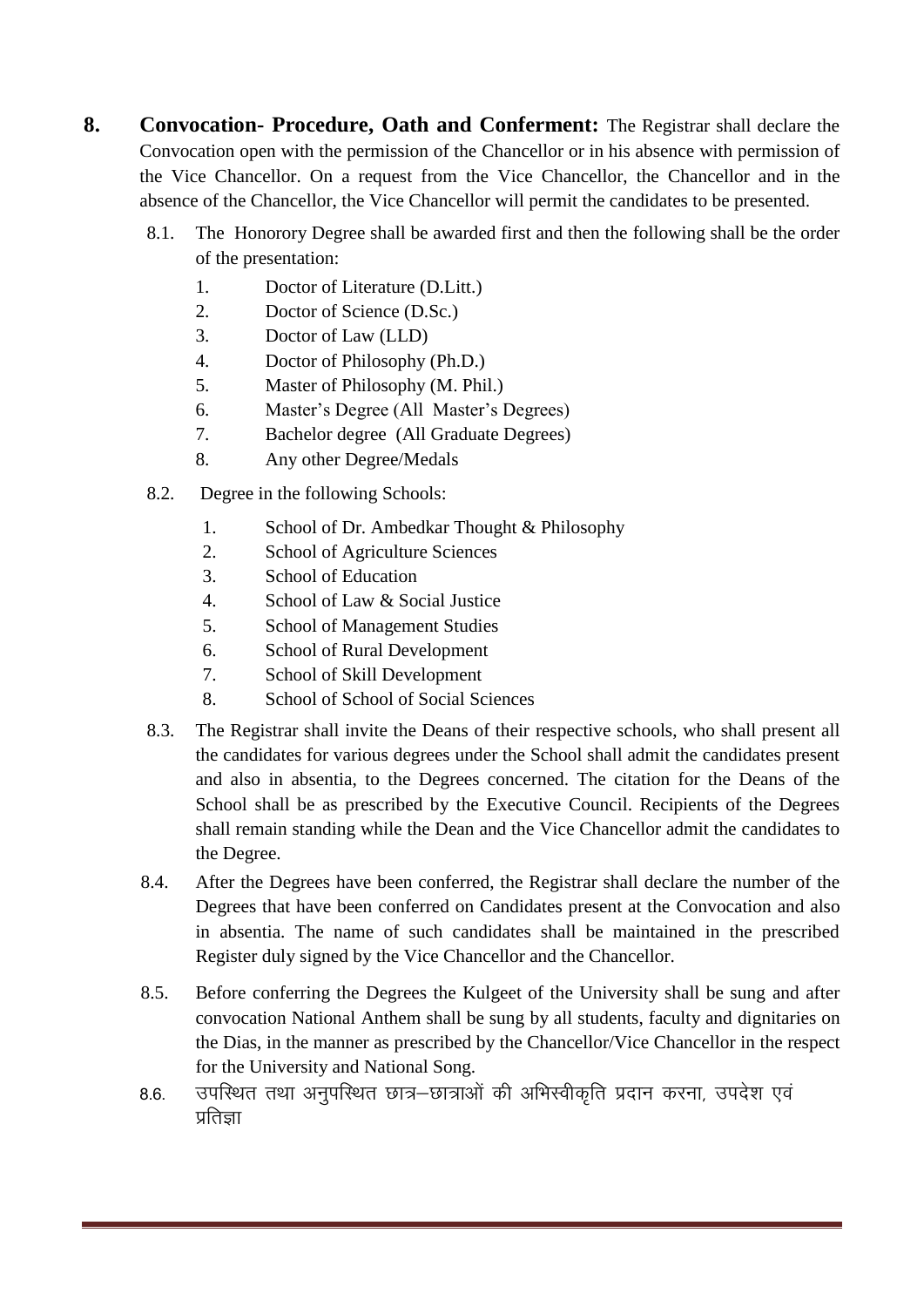*कूलसचिव द्वारा — ''*कूलपतिजी द्वारा स्नातकों को उपदेश देना और प्रतिज्ञा कराने'' हेतु निवेदन—

दीक्षान्त समारोह में उपस्थित सभी डिग्री प्राप्त कर रहे छात्र / छात्राओं से यह अपेक्षा है कि कलपतिजी द्वारा उन्हें दीक्षान्त उपदेश किया जायेगा तथा दीक्षान्त उपदेश के उपरान्त उनसे कर्तव्य ँ<br>पालन एवं नैष्ठिक जीवन हेतु, प्रतिज्ञा कराई जायेगी।

अतएव माननीय कुलपतिजी से प्रार्थना है कि वे सभी डिग्री प्राप्त कर रहे उपस्थित छात्र / छात्राओं को दीक्षा प्रदान करते हुए उनसे नैष्ठिक जीवन की प्रतिज्ञा कराने की कृपा करें।

## कुलपति द्वारा वाचन तथा स्नातक, स्नातकोत्तर एवं डॉक्टरेट / शोध छात्र  $\ell$  छात्रों द्वारा अभिवचन एवं प्रतिज्ञा

दीक्षान्त के समय में, मैं स्नातक, स्नातकोत्तर एवं डॉक्टरेट /शोध छात्र / छात्राओं को यह उपदेश करता हैं-

| – हमेशा अहिंसा का पालन करो      |  | $-$ मैं मान्य करता / करती हूँ |  |
|---------------------------------|--|-------------------------------|--|
| – भ्रष्टाचार से दूर रहो         |  | $-$ मैं मान्य करता / करती हूँ |  |
| – सदा सत्य बोलो                 |  | $-$ मैं मान्य करता / करती हूँ |  |
| – व्याभिचार से दूर रहो          |  | $-$ मैं मान्य करता / करती हूँ |  |
| – मादक पदार्थो का सेवन नहीं करो |  | $-$ मैं मान्य करता / करती हूँ |  |

मैं प्रतिज्ञा करता / करती हूँ कि अपने ज्ञान का उपयोग भारत के संविधान के मूल्यों को सर्वोपरि रखने तथा समस्त नागरिकों को सामाजिक—आर्थिक और राजनैतिक **न्याय**, विचार, अभिव्यक्ति, विश्वास, धर्म और उपासना की **स्वतंत्रता**, प्रतिष्ठा और अवसर की **समता** प्राप्त कराने के लिए तथा उन सब में व्यक्ति की गरिमा और राष्ट्र की एकता, अखण्डता सुनिश्चित करने वाली बन्धुता बढ़ाने, भारत रत्न डॉ. बाबासाहेब अम्बेडकर के विचार व दर्शन एवं विश्वविद्यालय के उद्देश्यों के अनुरुप अनुसूचित जातियों, अनुसूचित जनजातियों एवं अन्य पिछड़ें वर्गों के लिए .<br>समाजिक न्याय, सामाजिक उत्थान, आर्थिक संशक्तिकरण, शैक्षणिक उत्कृष्ठता बढाने एवं इन वर्गों की नीति निर्धारण तथा राष्ट निर्माण में और अधिक सहभागिता सुनिश्चित करने के लिए सदैव प्रयत्नशील रहँगा / रहँगी।

उपरोक्त उपदेशों का अनुसरण करो, प्रज्ञावान बनो, प्रतिज्ञा का पालन करो, तुम्हारा जीवन  $\overline{H}$ गलमय $\overline{S}$ ।

— मैं आपके उपदेशों एवं अपनी प्रतिज्ञा का हमेशा पालन करूँगा / करूँगी।

## $'$ 'माननीय कुलाधिपतिजी द्वारा उपाधि हेतु अभिस्वीकृति प्रदान करना।''